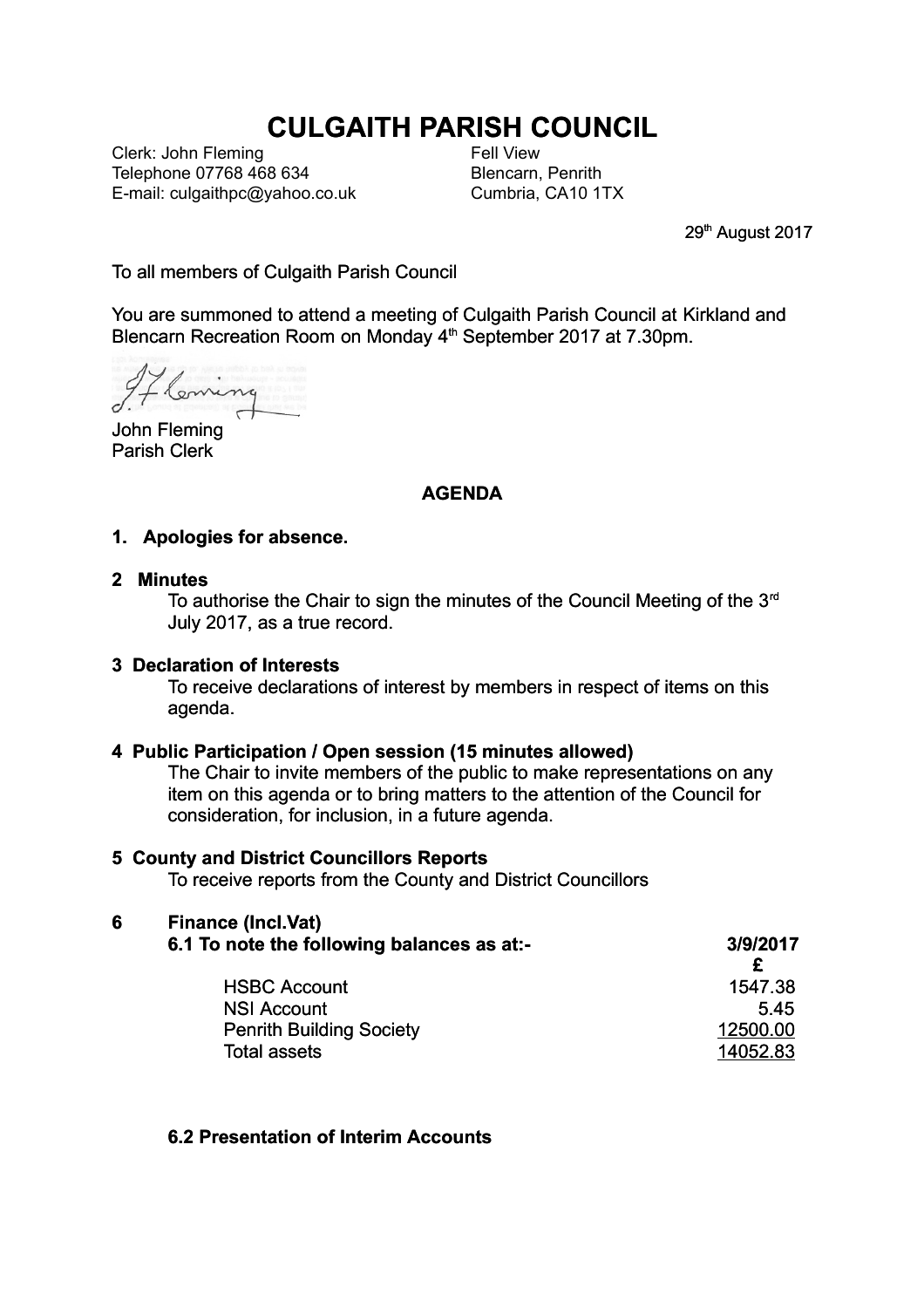# **6.3 To Ratify the following accounts**

| 6.3.1 J Fleming Fee/PAYE July/August 2017. As per contract           |                 |
|----------------------------------------------------------------------|-----------------|
| 6.3.2 J Fleming Tell Broadband July/August 2017                      | 30.00           |
| 6.3.3 Cartridge People - Toner                                       | 108.19          |
| 6.3.4 Play Inspection Company                                        | 180.00          |
| <b>6.3.5 Viking Office Supplies</b>                                  | 29.32           |
| 6.3.6 $gca - webdesign$                                              | 91.24           |
| 6.3.7 Anne Pitts - Paint for war memorial seat                       | 22.61           |
| 6.3.8 Information Commissioners Office (ICO)                         |                 |
| - Data Protection Fee (DD)                                           | 35.00           |
| 6.3.9 Alan Kitchen - Skirwith Bus Shelter Roof Repair                | 277.49          |
| 6.3.10 Logic Business Systems - E Mail Fault Repair                  | 21.60           |
| 6.3.11 CALC Common Land and Village Green Course                     | 75.00           |
| 6.4 To Approve the Following Accounts for Payment                    |                 |
| 6.4.1 J Fleming Expenses - July / August                             | 38.44           |
| 6.4.2 Kirkland and Blencarn Recreation Room - Hire 4/9/17            | 10.00           |
|                                                                      |                 |
| 6.5 To Report Receipts - None                                        |                 |
| 6.6 To Report The Following Transfer                                 |                 |
| <b>Penrith Building Society to Current Account</b>                   | 1500.00         |
| <b>Planning</b>                                                      |                 |
| 17/0664 Outline application for residential development at Pea Foot, |                 |
| with approval sought for access.                                     | - To discuss.   |
|                                                                      |                 |
| 17/0460 Hazel Dene. Redevelopment of garden centre/shop by           |                 |
| erection of 13 houses, convenience store and café. -                 |                 |
| Supported with proviso that the roof line be lowered on the          |                 |
| three 3 – story properties as alongside the historic                 |                 |
| Carlisle/Settle, world famous, railway line.                         |                 |
| 185/2017 Tree Preservation Order - Horse Chestnut - Lane access      |                 |
| Pea Foot, adjacent to 'River Bend'                                   | - Served by EDC |
|                                                                      |                 |
| 17/0695 Full Application, Variations of conditions to                |                 |
| 17/0053 Ivy Cottage, Culgaith                                        | - Supported     |
| 17/0684 Reinstatement of red brick chimney                           |                 |
| Gilderwath, Kirkland Road, Skirwith                                  | - Supported     |
| 17/0632 Outline Planning - Additional Dwellings,                     |                 |
| Otters Holt, Culgaith.                                               | - Supported     |
| 17/0698 Removal of 6 Cypress Trees                                   |                 |
| Durbervilles, Skirwith                                               | - Supported     |
| 17/0502 Land at Peafoot, Culgaith                                    |                 |
| Outline planning for one dwelling                                    | - Supported     |

 **7 Planning**